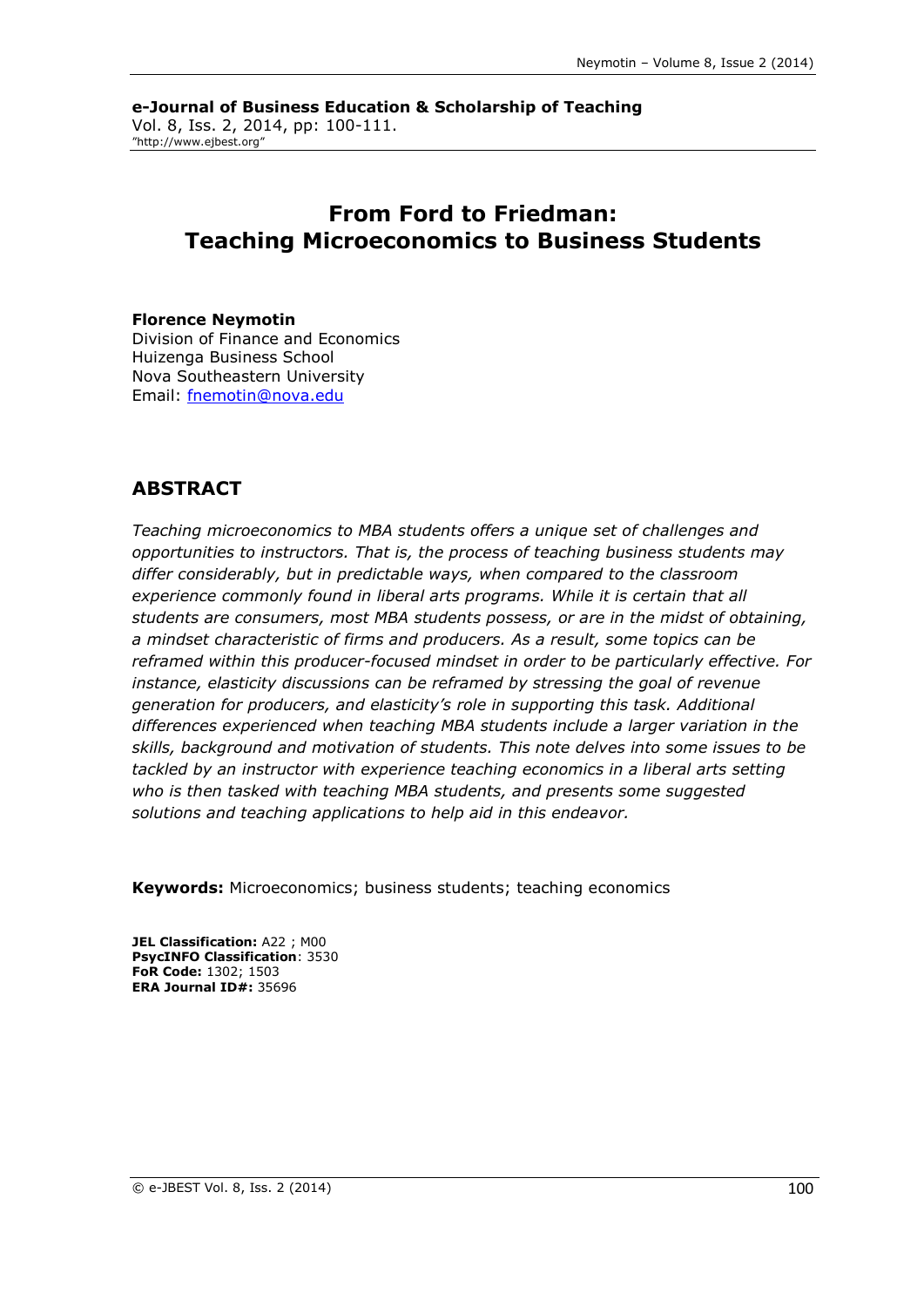# **Introduction**

As an increasing number of economists, particularly in the United States, make the transition from teaching in liberal arts programs to working at business schools - and hence teaching MBA students (Lafontaine, 2006) - conventional methods of teaching MBA-level microeconomics courses are coming under new scrutiny. For the instructors themselves, the novelty and potential difficulty of the task of teaching microeconomics to business students is not to be underestimated. Business students typically possess backgrounds and motivations substantially different, and particularly more diverse, than those of undergraduates or most students engaged in other graduate programs of study (Lafontaine, 2006). For this reason, it has become increasingly important to understand the ways in which a business background and outlook influence MBA students in their approach to, and their understanding of, a business economics course. In fact, one might even say that the naïve intuitions of MBA students are often the inverse of the typical liberal arts students, being much more comfortable thinking as a firm or producer instead of being limited to the perspective of a consumer. Specifically, the average college undergraduate has, primarily, her own previous experience as a consumer to guide her initial outlook on microeconomics topics. As a result, she may struggle at first to understand topics that focus on the perspective of producers that are already second nature to MBA students, such as market segmentation and price discrimination.

A business student generally considers profit maximization and the health and wellbeing of their business to be the primary objective. Therefore, when presented with examples of concepts, the message will often be refracted through the lens of whether it will be helpful in this endeavor, or other similar managerial concerns. This mindset makes the job of teaching economics to business students easier in some regards, but much more challenging in others. On the one hand, there is a readily available stock of concrete examples involving producers which are related to the concept of profit maximization. Using these illustrations reduces the instructor's need for abstract or esoteric explanations, but, on the other hand, because business students think like producers, they are also more prone to making certain characteristic managerial mistakes.

An important caveat is warranted here. Of course, MBA students are not simply a homogenous group, but as a general rule, a great deal of self-selection has already occurred before an MBA student takes his seat in the classroom. The points made here are based on the literature, and observations that may prove useful to help ease an instructor's transition between what may seem to be very different worlds. In addition to differences in outlook, differences in experiences and training will affect the mindset and optimal teaching method in an MBA classroom. As an example, an MBA student is more likely to understand implicit costs, such as the opportunity cost of an entrepreneur's time, since it is very possible that she has already calculated this for herself. These students are also likely to have already considered the use of their time and their ultimate career path in terms of alternative strategies before choosing to take on an MBA course of study. Similarly, business students are much more likely than their liberal arts counterparts to have experience with actual boardroom techniques, and may prefer them to those used in the classroom. Lastly, MBA students may have weaker math skills compared with other graduate student, and may also be more likely to feel that math should be employed only to solve realistic examples (Gregorowicz and Hegji, 1998; Kolluri and Singamsett, 2007).

The cultural environment that prevails in real-world business settings should also be considered when approaching MBA teaching, since many students will expect a similar atmosphere to exist there as well. In business schools, students are much more likely to expect to be told anecdotes and case studies, and be impressed or regaled with the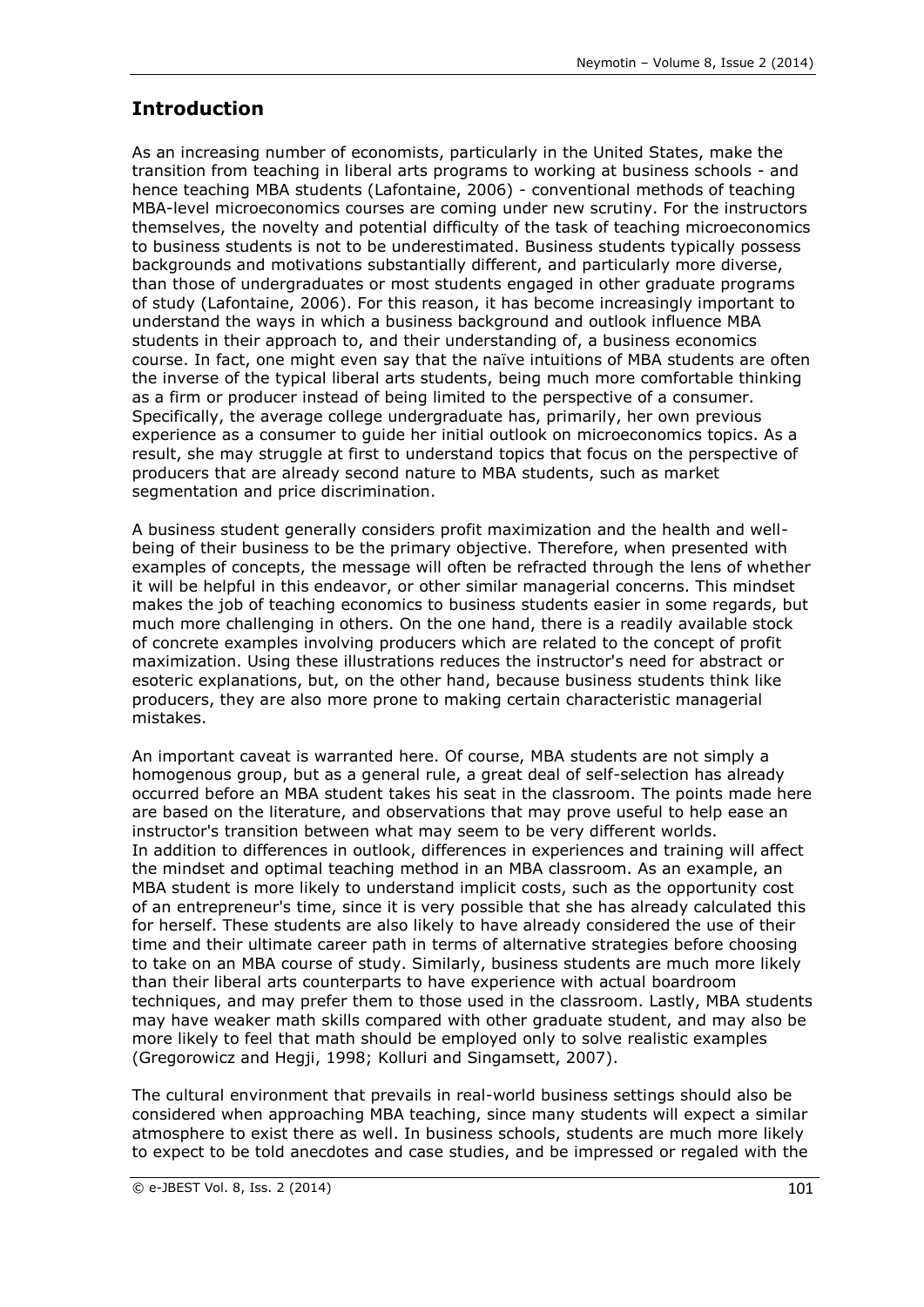achievements of entrepreneurs and visionaries. Business students are accustomed to sitting in these lectures and expect to mentally retain a few pieces of information, ideas or stories to take with them into the future. The contrast with a traditional economics course, where information must be written down, studied and reviewed to be remembered, is remarkable. The climate also tends to be more adversarial and competitive, perhaps attributable to the temperaments of the instructors and students. Many MBA students enjoy debating, arguing, and thus tend to have a "thicker skin" than the typical liberal arts student. Blunt comments that a professor may hesitate to articulate in a liberal arts program for fear of offending the sensibilities or ego of the students are often deemed acceptable or even expected by business students. Also, economists accustomed to the halls of academia may be used to a negative correlation between formality of attire and rank, or at the very least, a culture in which it is perfectly acceptable to lecture while attired casually. In business schools, however, the custom of the boardroom is almost always in force, requiring all present to dress in accordance with his or her aspirations. In addition to respect for attire, business students may also show deference to achievements like the financial success of a business venture.

This article takes account of these common characteristics of MBA classrooms in order to provide specific examples and advice for economists who are now beginning to work teaching microeconomics in a business school setting. While some previously published works have begun to discuss the best methods for providing business students with a microeconomics education (Woodward 2008; Miller 2000; Islam & Manaloor 2012; Friesner & Axelsen 2006; Caviglia-Harris 2003), the literature on this topic is far from developed, and the current discussion should be thought of as another addition to this conversation.

## **Overview of Learning Objectives**

Here I highlight differences in (1) student motivation, (2) student skills and experience, and (3) school climate, which may be experienced when teaching MBA students in a business school compared with a similar economics class in an undergraduate liberal arts setting:

Motivation: Because students have practice maximizing profits and are more comfortable thinking like producers, some examples are provided here for instructors when presenting materials specific to the concepts of elasticity, taxes and redistribution, price discrimination, economic crisis, as well as selected topics from behavioral economics.

Skills and Experience: Since business students will, in general, tend to have some similar underlying skills and experiences, these commonalities are discussed, along with suggestions for how they can be used to best present the materials at hand. The specific skills and experience of focus are (a) personal knowledge of the idea of implicit costs in deciding whether or not to attend an MBA program, (b) a familiarity with charts and the presentation style of the boardroom, (c) experience as managers with employees and (d) a reduced interest in, or acuity for, mathematics, with a specific interest in math mostly as a tool for solving particular business problems.

Climate: In addition to having a particular set of experiences stemming from previous life choices, the very fact that MBA students are involved in the program will provide them with particular common experiences and expectations resulting from their participation in the program and its general structure. It is true that they will, on average, expect a more animated and less note-taking style of discussion, feel comfortable with conflict and debate, and expect a heavy dose of case studies. The standards for attire and success in a business as well as in a business school setting will be different than those set in a liberal arts structure. Dressing very formally may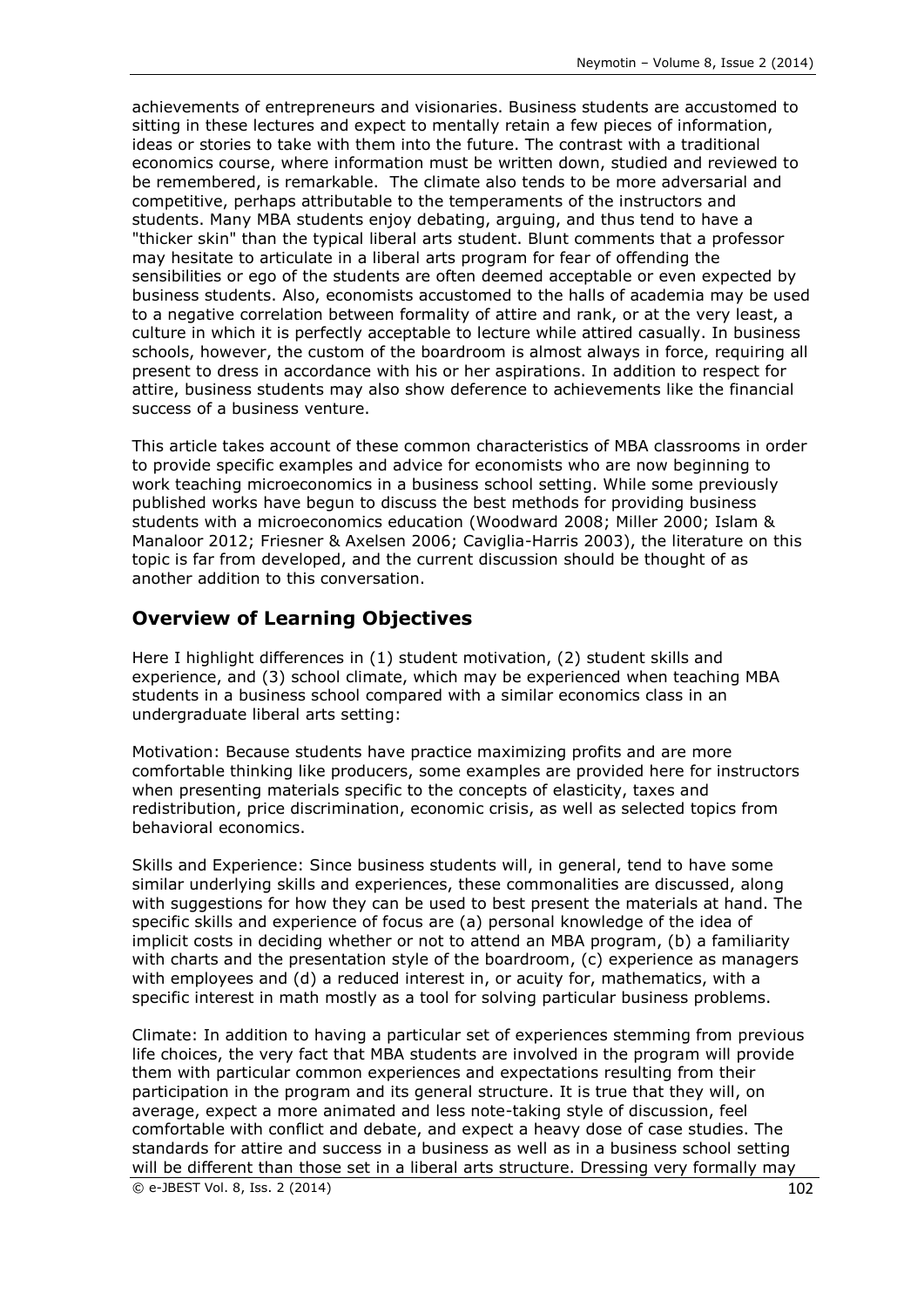seem unnecessary or even frivolous to many academicians, but failing to do so may, from the outset, negatively bias their student's perception of the instructor's abilities or familiarity with the world outside the ivory tower.

In Section III, each of these various points will be discussed in detail, with particular attention being paid to ways in which economic instructors can make the most of the specific opportunities created by teaching MBA students, as well as advice for navigating common pitfalls.

## **Specific Implementation**

#### *Student Motivation*

A word of caution before proceeding: When presenting information to students using an MBA-friendly producer-focused framework, as opposed to the usual consumercentric method, distorted or incorrect perceptions of the material may crop up. Often, it is possible to ameliorate the limitations of focusing on producers by moving from the specific examples to a more general presentation of the materials. In the sections that follow, specific examples of topics in which producer-focused ideas will tend to be beneficial in explicating economics to business students and their implementation are presented.

#### *Elasticity*

Price elasticity is a good example of a fundamental microeconomic concept that may initially lack intuitive clarity when presented to a business student, but can be reframed using producer-focused examples and intuition configured for the producer's mindset. Part of the discussion of elasticity concerns the relationship between ownprice elasticity of demand and firm revenue, with revenue increasing (decreasing) from a decrease in price when the own-price elasticity of demand is elastic (inelastic). Refocusing the discussion of elasticity on this particular relationship between revenue generation and elasticity will tend to find a more receptive audience among MBA students.

Similarly, when considering linear demand curve elasticity, it is often helpful to begin the discussion by simplifying the firm's situation to one in which there are no fixed costs, and marginal costs are essentially zero. One example of this type of firm is the nearly automated online auction, such as eBay. In this case, on the production side, only the purchase of bandwidth truly needs to be considered as a marginal cost, and even this cost may be relatively low. In this scenario, maximization of total revenue is almost equivalent to profit maximization, so that an examination of linear demand and its changing elasticity can be reframed as an attempt to find the point where firms maximize total revenue and, simultaneously, maximize firm profit. While this is a simplified example that relies on the somewhat unrealistic assumption of zero costs, it is very helpful in teaching students about the elasticity of linear demand functions, and, more generally, understanding the purpose and structure of elasticity of demand.

#### *Taxes and Redistribution*

 $\circledcirc$  e-JBEST Vol. 8, Iss. 2 (2014) 103 While many economists (and liberal arts students who have completed their first microeconomics course), consider the concept that there is an unavoidable tradeoff between efficiency and equity as an important, and non-obvious, breakthrough, the idea is quite straightforward from a business perspective. This can be stressed in the classroom by reminding students that, unless they can fully pass costs on to consumers, producers experience disincentives for production, due to the increased costs of taxation. The next step in the discussion would then be to remind students that those same taxes are used to increase equality through redistribution. At the firm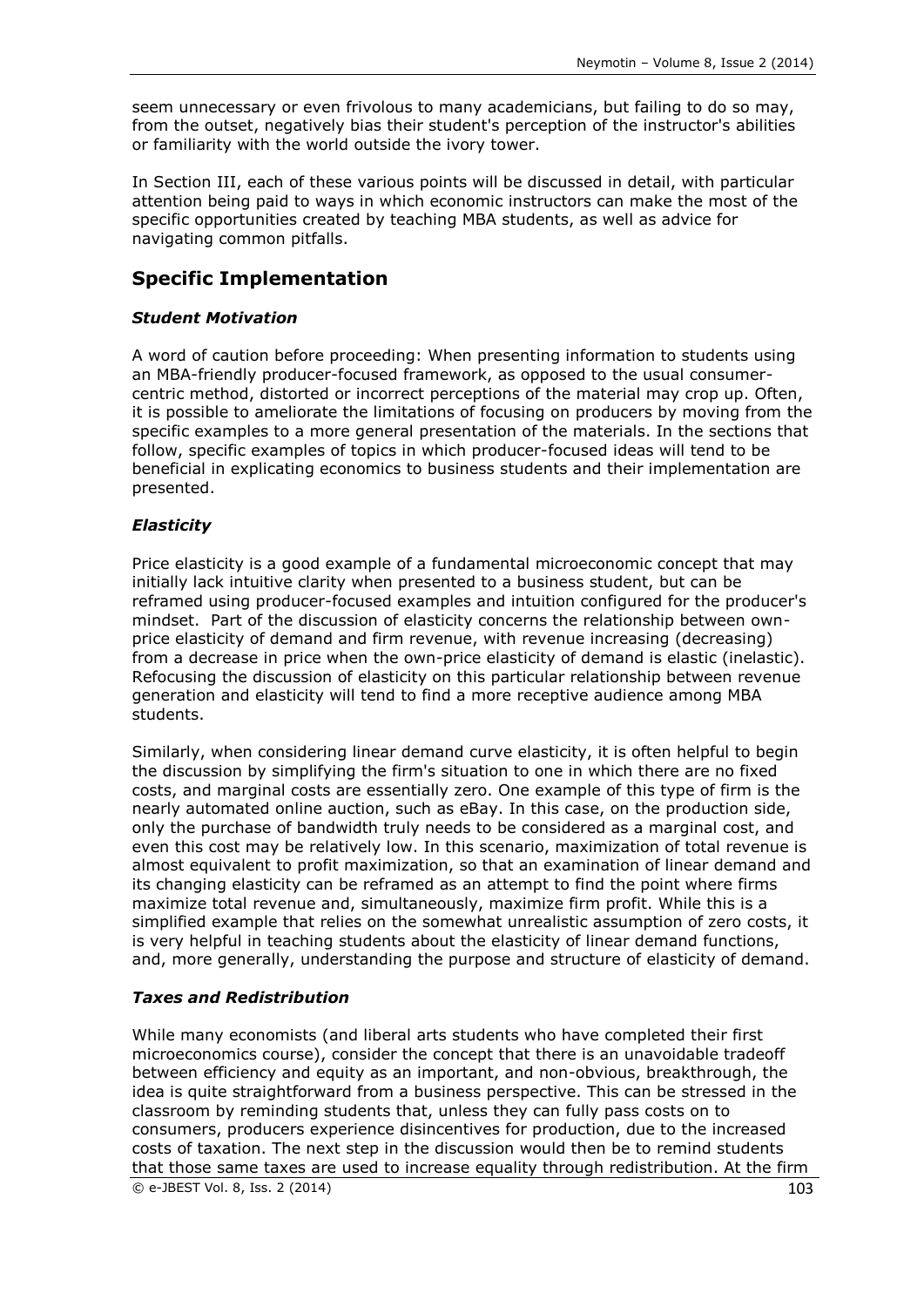level, they can also be reminded that worker satisfaction will decrease when there is larger variation in pay among individuals engaged in the same sort of activity at a particular firm (Clark and Oswald, 1996; Clark et al., 2007). This line of reasoning works quite well for business students, and, particularly those born and raised in capitalist societies.

## *Price Discrimination*

Successful business owners are aware of the importance of the dictum: "know your customer." This leads naturally to discussions of consumer demand curves, and related efforts to lay claim to the largest possible share of surplus from trade. This lays the groundwork for consideration of techniques that segment the market into populations that are more or less price sensitive. The instructor can then point out to students that the attainment of this knowledge and a differential pricing strategy is an effective strategy to capture the maximum possible amount of consumer surplus. As an illustration, consider the common practice of movie theaters charging lower ticket prices to children and seniors. An individual unfamiliar with the power of price discrimination may at first be baffled. Are not the senior citizens and adults receiving the same movie experience? Why then the difference in price? However, to someone accustomed to thinking about the behavior of different customer populations, the answers come much more intuitively. To close out the argument, the instructor can say that understanding the consumer's preferences and demand curves is a necessary part of achieving effective price discrimination. Indeed, this discussion can motivate the initial discussion of consumer demand curves, as well as an understanding of consumer surplus, since these topics may not initially appear to be particularly interesting or relevant to an MBA student. This will be the reverse of a consumerfocused method, in which consumer surplus is an obvious starting point.

## *Economic Crisis*

As a discussion topic, the financial crisis of 2008 is very likely to be raised, either by the instructor or the students. The details of any explanation that attempts to make sense of the causes and repercussions of these events may confuse students who are often still entrenched in the atmosphere which created these problems in the first place. Similarly, the task of explaining why profit maximization is almost always preferred to increasing market share is often a daunting one, since firms commonly believe that once competition has been eliminated, profits will automatically follow. It is difficult to convince these students that rent-seeking may diminish profits to the point of eliminating monopoly gains, and that without sufficient barriers to entry, it will not be possible to sustain high prices. For these reasons, supplementing the typical business mindset may be necessary. This is one of the cases where employing a more aggressive approach and explaining the details of the financial crisis in a decontextualized way can be helpful, since contextualizing the situation will often cause students to reference information which was detrimental to our economy in the first place.

### *Behavioral Economics*

Behavioral economics can be presented to students as a tool for understanding the psychology of their customers, and ultimately exploiting it for the firm's financial gain. A focus on firm profits can thus be leveraged to the instructor's advantage by reminding students about certain ideas from marketing and advertising. To present a few specific examples: (1) "Framing effects," employed by advertising firms and explained by behavioral economics, can be discussed as a way to enhance the relative desirability of a firm's product (Heath et al, 1995). For example, comparing a product to a more expensive competitor allows individuals to create a more positive frame of reference towards the product in question. (2) "Mental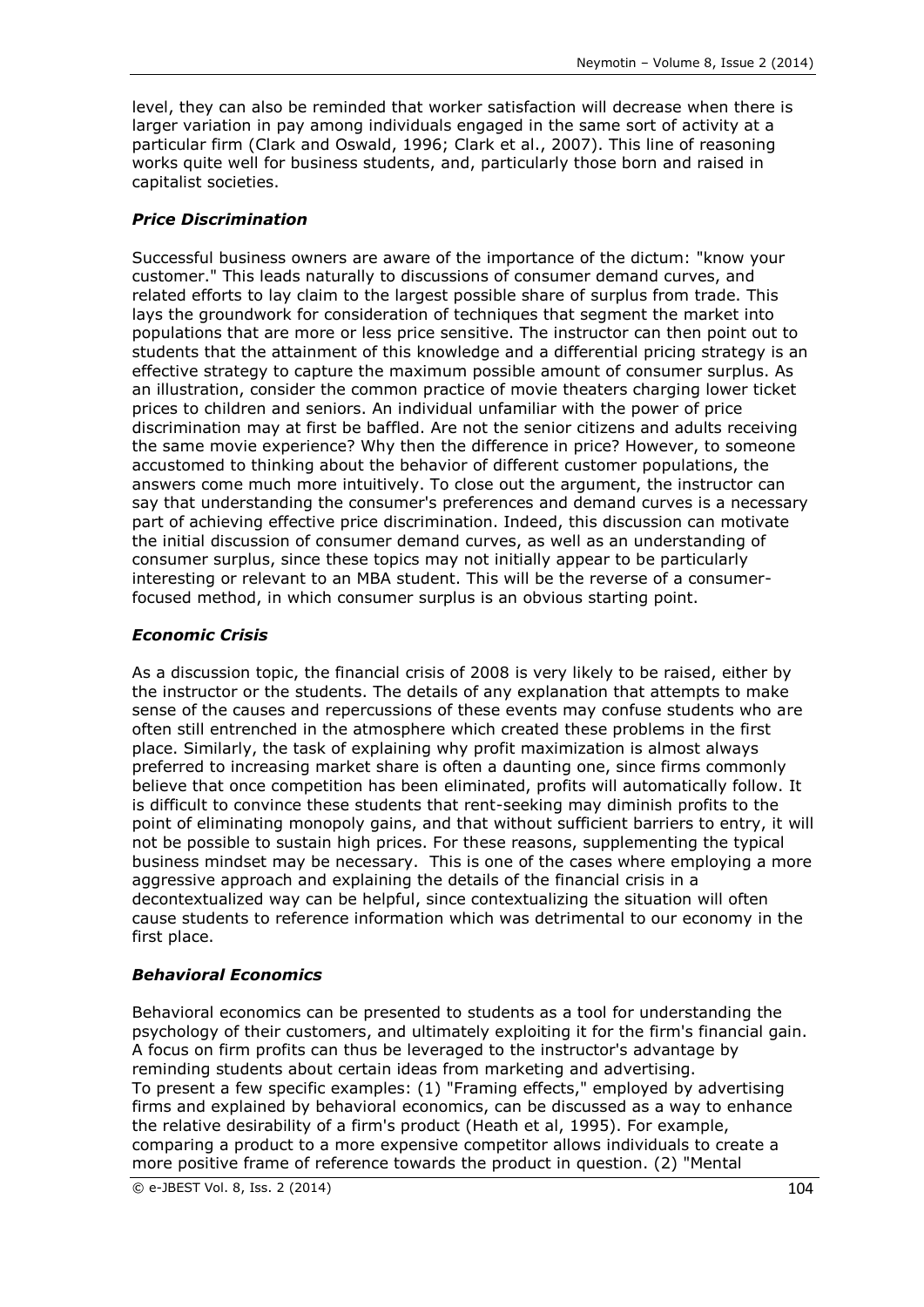accounting" can be manipulated in a way so that consumer choices are segmented into chunks (Thaler, 1985), whereby individuals will spend a larger total amount on the product in question. For example, by presenting a sports drink as a "healthenhancing" product, spending on sports drinks can be put into the "health spending" category, for which higher prices can be rationalized, rather than into the lower-level of spending accorded to soft drinks. (3) "Anchoring" can be introduced as a method used by producers to set higher prices than would normally occur in the market. Specifically, students can be told that first presenting the pre-valuation price for a piece of art will substantially affect the ultimate price at auction, even given the same objective quality assessment (Beggs and Graddy, 2009). Taken together, it is clear that refocusing materials in order to focus on firm success is a reasonable method of teaching behavioral economics in a managerial context.

## **Student Skills and Experience**

#### *The MBA Choice*

The majority of economics textbooks gloss over the input of the entrepreneur's time and efforts. This input is most often relegated to an area described as "unmeasured capital." While it is true that this implicit cost is often ignored, or not sufficiently discussed, it is within the instructor's means to refocus attention on this particular input in order to make the material more palatable to business students. This will help motivate discussion because individuals who have chosen to get their MBA are often the same ones who have explicitly considered the value of their time and efforts, as well as the cost of the MBA program.

Some students may be sponsored by their companies rather than paying out of pocket, however, even this is usually accompanied by a contract for their time after completion of the MBA program. For this reason, MBA students will be more likely to understand the idea of entrepreneurial opportunity costs in making business and education decisions. This refocusing of the material on the entrepreneur will, therefore, help business students enjoy a greater general understanding of the concept of opportunity and implicit costs.

#### *Presentation Structure and Charts*

Most graphs currently employed in a business economics course are relatively simple and straightforward, and do not fully explicate the story at hand. For this reason, moving from a standard economic conception in the style of a simple Marshallian cross to a more involved graphical and explanatory visual representation may be very useful in presenting to business students. This is especially true since visual presentation of materials should reflect student expectations and align with their understanding. The students may have more experience with a business-focused setting, where information tends to be simple and visually striking. As an example, a color-coded chart with multiple circles and lines showing flows and changes is likely to look ridiculous to an economist trained in the liberal arts. For an MBA student, however, this may be essential for a contextual and clear understanding of the material under consideration. To take two examples, economists often use this structure in discussing (1) causation versus correlation, as well as (2) the regression discontinuity design.

© e-JBEST Vol. 8, Iss. 2 (2014) 105 First, a typical social scientist may explain in detail how the so-called "Mozart effect" (Mehr et. al, 2013) conflates causation and correlation because individuals likely to play classical music to their children will often be the same ones who are higher income, and it is this higher income, rather than listening to classical music in utero, that causes students to excel at their schooling. Similarly, a labor economist tasked with the job of explaining why some individuals with high education have higher levels of income may note that higher levels of education often result in higher income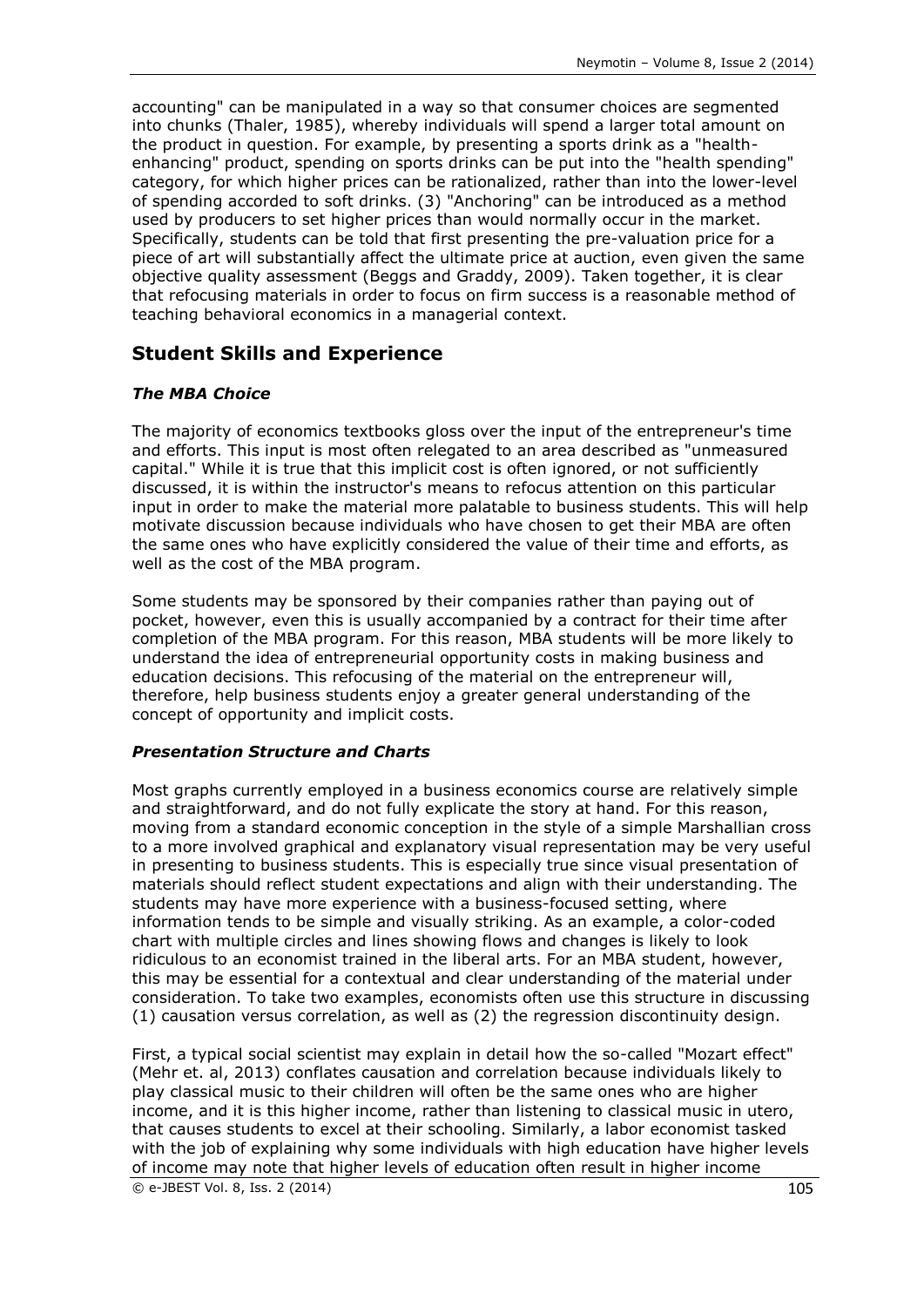because of high parental income leading individuals to both gain more education and also, in an intergenerational fashion, retain higher income of their parents (Black et. al, 2003). While this verbal explanation may be all that is expected in a liberal arts atmosphere, when an illustrative chart is inserted into the discussion showing flows between each of the relevant domains, then the level of comprehension in the business student classroom is nearly certain to increase.

Second, when demonstrating regression discontinuities and impact studies (Imbens and Lemieux, 2007; Urquiola and Verhoogen, 2009), the techniques commonly employed by economists are often similar to those used in the boardroom to show changes and breaks in trends in variables of interest, including firms sales or company stock values. The concept of regression discontinuity or the use of an impact study may, therefore, be particularly intuitive to business students and can be employed in the MBA-level microeconomics course classroom.

### *Managerial Experience*

As a result of the managerial experience often present in a MBA student's portfolio, examples coming from the areas of statistical discrimination will often find resonance. When individuals have been engaged in employee hiring procedures, they will often understand that, as employers, it is necessary to make quick judgments regarding potential employees. The instructor can then explain that, while these initial judgments are, necessarily, based on very little information and many biases, subsequent new information which is obtained after an employee has been hired can be used to update the employer's priors regarding the employee's characteristics and ability. Therefore, statistical discrimination is being used (Aigner and Cain, 1977; Altonji and Pierret, 2001). While this is not a topic which is typically taught in an MBA core microeconomics class, including it can be very beneficial, since it relates closely to particular student experiences, and will also remind them of the importance of this type of economic reasoning in a hiring and firing environment.

On a similar note, business students are quick to relate to examples from health economics regarding the expiration of patents, and the resulting differential between generic and brand name prices. Specifically, drugs under patent will tend to have higher prices, while the expiration of the patent will introduce potential competition and tend to drive down the price of the drug in question. Students will also tend to understand the motivation for protecting intellectual property in the first place as a method to encourage research and development. These types of examples are also very useful in explicating long-run versus short-run pricing strategies used by firms and how they relate to market structure.

#### *Math Background and Interest*

Deserved or not, the reputation that MBA students dislike mathematics should not be casually dismissed. It is also true that most MBA courses already require less math than does a typical economics class. This means that the instructor's expectations in this regard should be adjusted accordingly, or else students may be surprised by the level and type of math being learned, and they may struggle to integrate the mathbased information from the course into the mindset and tools being developed in other courses. In this circumstance, appeals to common sense, in addition to encouraging the use of more traditional tactics such as making lists of formulas for students, may yield pedagogical rewards.

Introducing math topics as tools for solving concrete business problems and issues will usually be a more fruitful technique than simply presenting math ideas divorced from their motivation (Lafontaine, 2006)-which is often the case in typical economics lectures. While business students are less likely to search for the inherent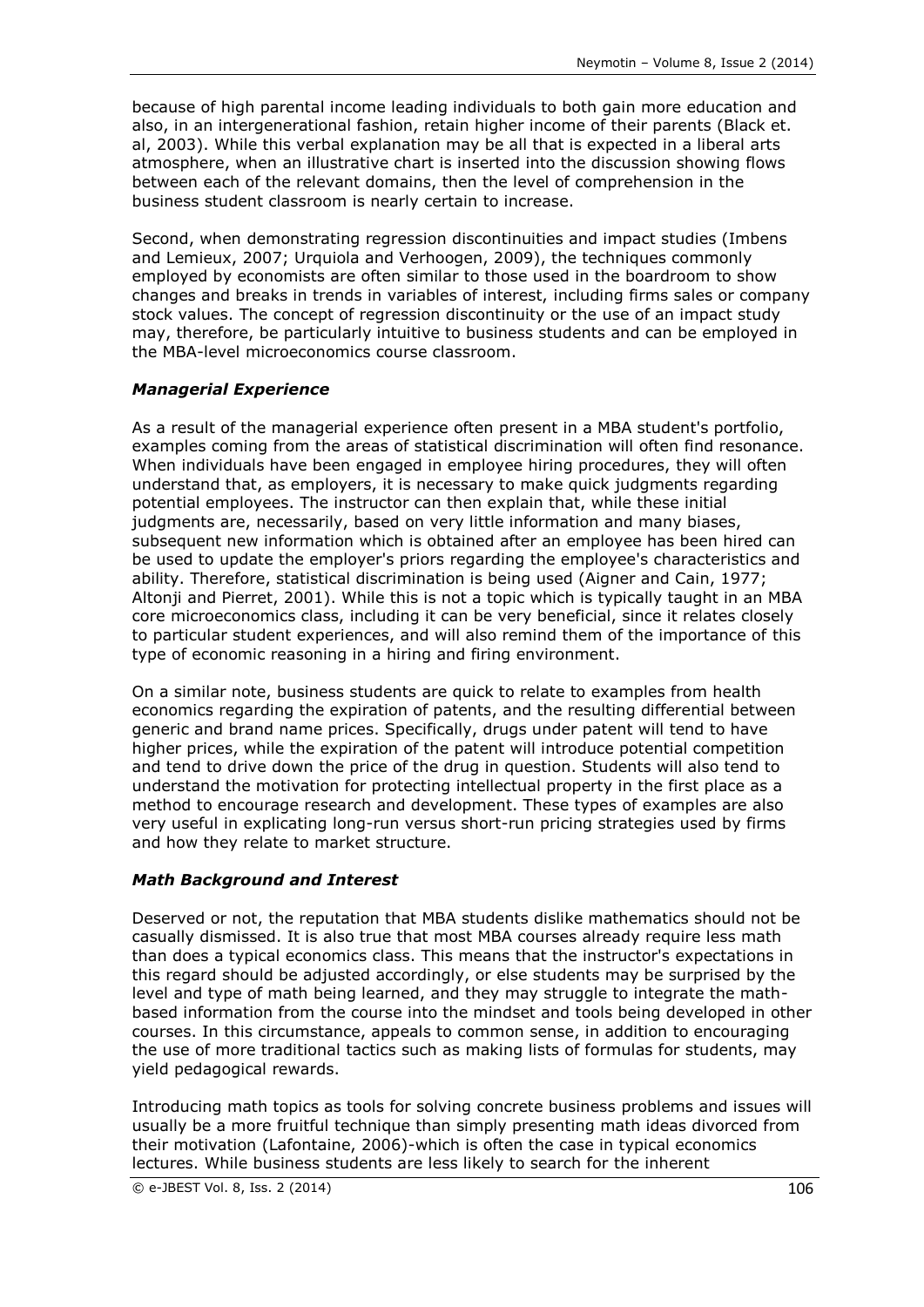mathematical "beauty" of the formulas, they will be very interested in learning how these formulas relate to the success of their current and future businesses (Lafontaine, 2006).

As one example, derivatives are often employed in a discussion of point-elasticity. If the derivative is presented by first discussing the intuitive motivation behind it, and then the instructor goes through an example where the point elasticity is substantially different from the (easier to calculate) "change" elasticity, students may be encouraged to actually pursue an understanding of the derivative, so that they can have more precise and correct measures in establishing prices for their business. For this reason, a very clear, production-oriented, and common-sense driven focus will help motivate the more complex mathematical concepts which are typically taught in an MBA-level economics class.

# **Discussion and Learning Style**

## *Taking Notes*

Since they are unaccustomed to doing so in any of their other classes, business students are unlikely to write anything down which the professor says unless explicitly told to do so. The instructor can combat this problem by reminding students to write various points down, telling students to write down the points which are on the board, or telling them that certain slides are missing from the notes which they have been given to study, and that these will be pointed out for them to copy in detail. While inclass quizzes are also an option, these may not be especially effective, and could also serve to change the class atmosphere to one that students perceive to be less professional. Note-taking is an important issue and one which, while applicable to some degree with all students, will be present to a larger extent with business students. For this reason, developing an effective coping strategy for the instructor may be key to succeeding as an instructor teaching MBA-level economics.

### *Competition in the Classroom*

Instructors in liberal arts colleges are likely to be acclimated to classroom environments in which any debate between students is muted or, at most, close to respectful disagreement. However, business schools foster discussions that can get heated at times, which may or may not be pleasing to the instructor. If the tone of the debate exceeds the tolerance of the professor, there are several possibilities for responding, even to outright student aggression. While it is possible to either directly engage in a similarly aggressive fashion, or, alternatively, to ignore the aggression completely, it is often beneficial to redirect student emotion as a form of competition. In this fashion, each student will have an incentive to perfect his or her arguments, and find the flaws in their neighbor's, with an eye towards the reward of respect from instructor and fellow-student alike. Thus, the competitive nature of business students can be harnessed as a powerful learning tool.

One method to achieve this goal is to either pit students against one another formally in debates, or to create a slightly more adversarial atmosphere in which competition is acceptable and encouraged (Vo and Morris 2006). This can be as simple as using a Socratic method and calling on individuals to respond to instructor questions. When the first student does not have a correct response, (and assuming that the level of difficulty of the question is not too high) the rest of the students will compete for the correct response in order to move into the "winning" position. While this technique is rarely effective at the undergraduate level, it may be quite worthwhile when implemented with MBA students.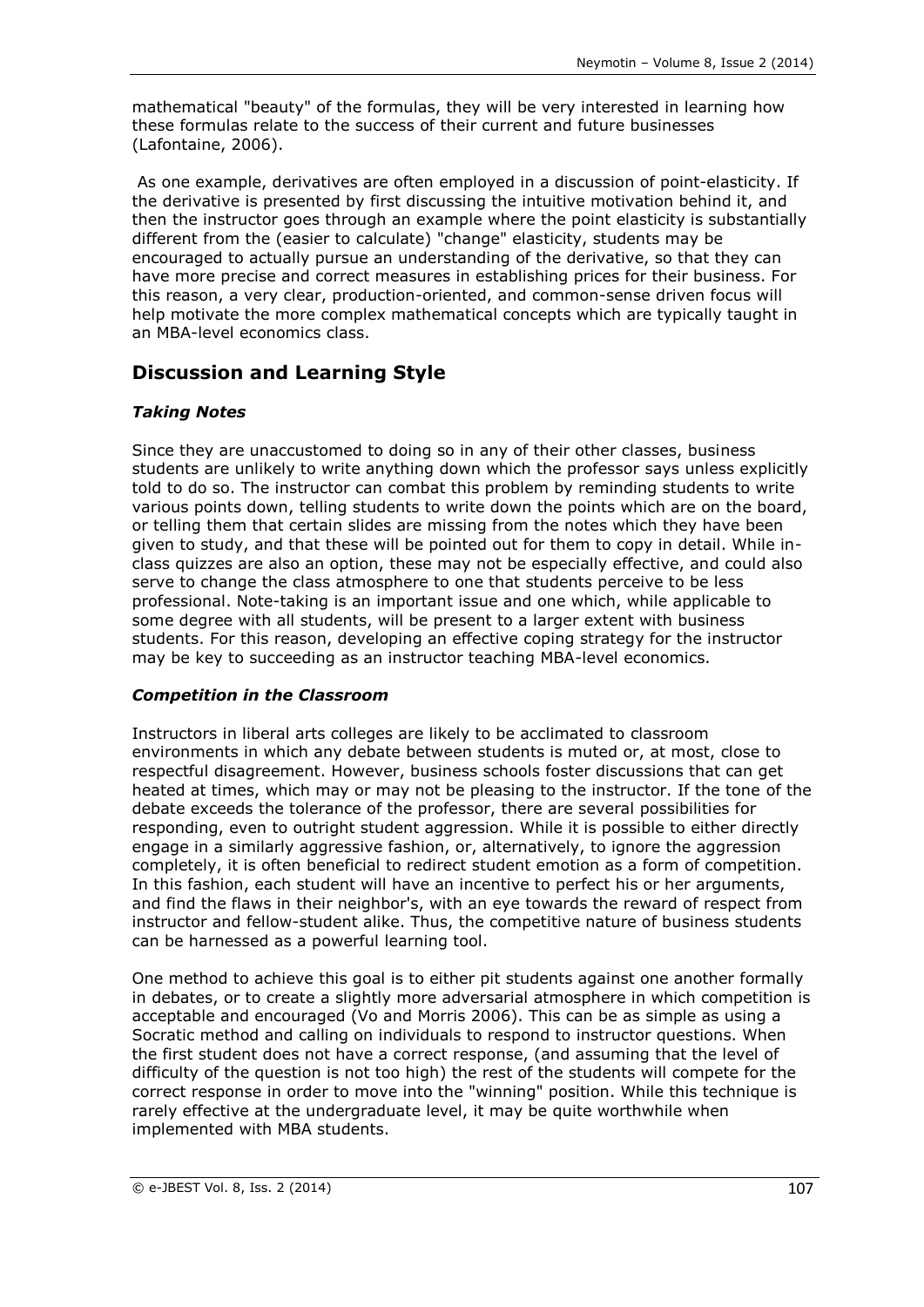The increased competitiveness of business students and interest in competitive strategy (Maxfield, 2011) also means that students will, at times, feel more comfortable challenging the instructor with difficult and perhaps even antagonistic questions. Business students are used to being given license to speak freely to their instructor, and how he or she handles these questions helps determine the level of respect the instructor receives from students in the future (Lafontaine, 2006). When an instructor responds to all topically relevant student questions, it shows a respect and value for student opinions. Answering questions also has the added benefit of encouraging continued student engagement within the classroom. That said, because dominance is such an important issue in the boardroom, displaying an appropriate level of aggression in response to purely antagonistic questions may, in fact, often be warranted, and there is evidence that this can even increase student success (Snyder et al, 2013).

# **Case Studies**

The use of case studies in a business school class is a natural outgrowth and a specific instance of the desire for real world examples in economics classes of all forms (Parry and Reynoldson, 2005). The unique element of case studies is that they show business students the way in which their education relates to the actual business climate and structure. Business students are comfortable with this concept, and come to expect a certain degree of linkage between the material they are learning and the real-world business applications of these concepts (Maxfield, 2011). This helps justify to them the use of this material and the reasons for them to learn it. Business students are also accustomed to having their other professors, not to mention executives, speak to them about the business world, providing copious examples of successes or failures in that domain. It is possible to use slight variations on the typical economics presentation to show students the clear link between the material they are learning and its use in a business environment.

In particular, business students may be intrigued by discussions of corporate greed, misaligned incentives (Polutnik, 2010) and market share in monopoly litigation hearings. As an example, going through a specific antitrust litigation lawsuit, discussing the relevant arguments by economists, and using this to highlight the tools being learned in the MBA economics class is often an effective method of increasing student engagement and interest in the economic topics under discussion.

# **Markers of Success**

Physical signifiers of rank and success are now de rigueur in corporate settings. For instance, the sight of a venerated and tenured full professor paradoxically wearing a tshirt and khaki pants to work would be unthinkable in the case of a C-level executive. Because of issues of dominance, gaining the respect of one's students is a crucial aspect of being a successful educator in a business school. The ivory-tower-denizenturned-business-educator is thus forced into a dilemma, specifically, that of gaining respect of business professionals when his or her chief experiences and achievements relate more specifically to the realm of academia.

### *Attire*

It is often found in the halls of liberal arts colleges that professors attempt to send signals about underlying quality by intentionally appearing as if they have neither the time nor inclination to dress formally. Besides the administrative positions of Dean, Provost, President, and the like, suits and/or ties are a rarity among the faculty in the liberal arts college. Business academics, while having moved to a more casual standard than in earlier years, are still notable for having formal standards of attire.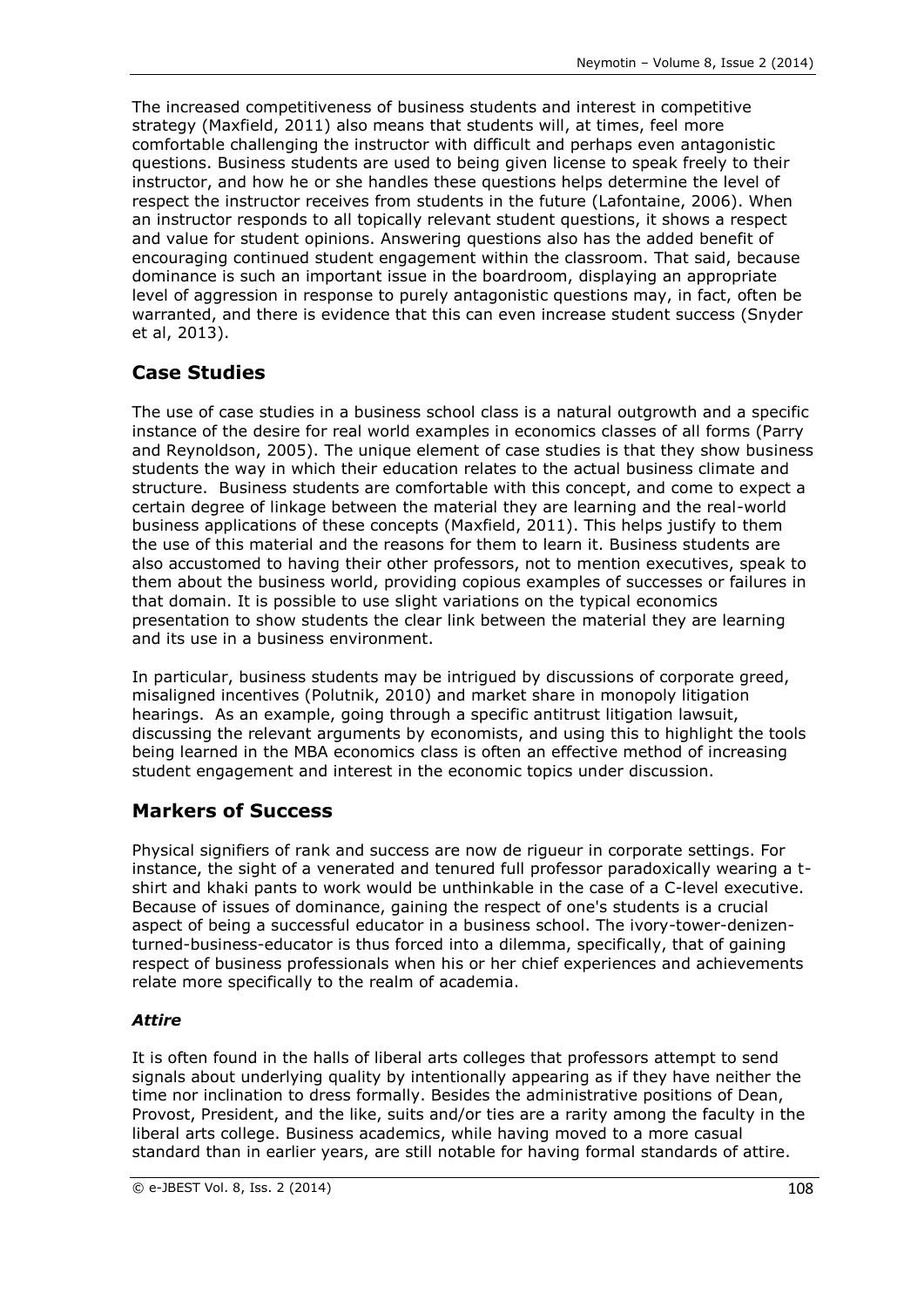This distinction reflects the patterns of dress in the business world at large and the related perceptions of success.

It is for these reasons that when an economist trained in the liberal arts teaches in a business school setting, a more formal standard of attire will generally be required. This change is necessary since both students as well as fellow faculty judge instructors based on attire, sizing up teachers and colleagues. In this instance, failing to meet these standards may serve to incur derision rather than the respect that would have been acquired in a liberal arts setting.

## *Awards and Recognition*

While business students will sometimes respect academic titles such as "Dr." or "Esquire", these accolades are usually not as impressive as the ownership of a successful business. In contrast to liberal arts academics, who typically pride themselves on high-quality journal publications and being considered an "expert" by those involved in the field, these traits do not typically garner the same type of respect in the business world. Instead, speaking at conferences in exotic locales, or authoring "high-readership," and hence high profit, works are a few examples of success to a business student.

While business students are, likewise, not likely to be impressed with the award of a grant, or the intrinsic importance of a research topic, they might be impressed if a piece of research was politically relevant, cited or discussed in the news, coauthored with highly notable individuals, or funded by a large sum of money. In a similar fashion, for those of us who have testified as expert witnesses, discussing the cases in which we testified along with the relevant details is often a way to both impress upon the business student the importance of one's work, and perhaps also to explicate some relevant economic concepts. It is in this fashion that the ivory-tower academic can reframe his or her work and credentials in order to highlight the aspects which are prized in the business world.

# **Conclusion**

The growth in business school enrolment makes employment there a possibility for a large number of economists currently working in other areas of academia. There are, however, some fundamental differences between the experiences and mindset of students, as well as the climate in a business school versus a liberal arts setting. In order to address these differences, in the current article I have provided various examples and explanations of these differences in order to help economists engaged in teaching a microeconomics course in a business school. Teaching business students, like teaching in general, is a constantly evolving and changing endeavor. For this reason the current teaching note provides a timely discussion of the current state of affairs and advice for academics engaged in teaching microeconomics at the MBAlevel.

# **References**

- Aigner, D.J. & Cain, G.G. (1977). Statistical Theories of Discrimination in Labor Markets." *Industrial and Labor Relations Review*, 30(2): 175-187.
- Altonji, J. & Pierret, C.R. (2001). Employer Learning and Statistical Discrimination. *Quarterly Journal of Economics,* 116(1): 313-350.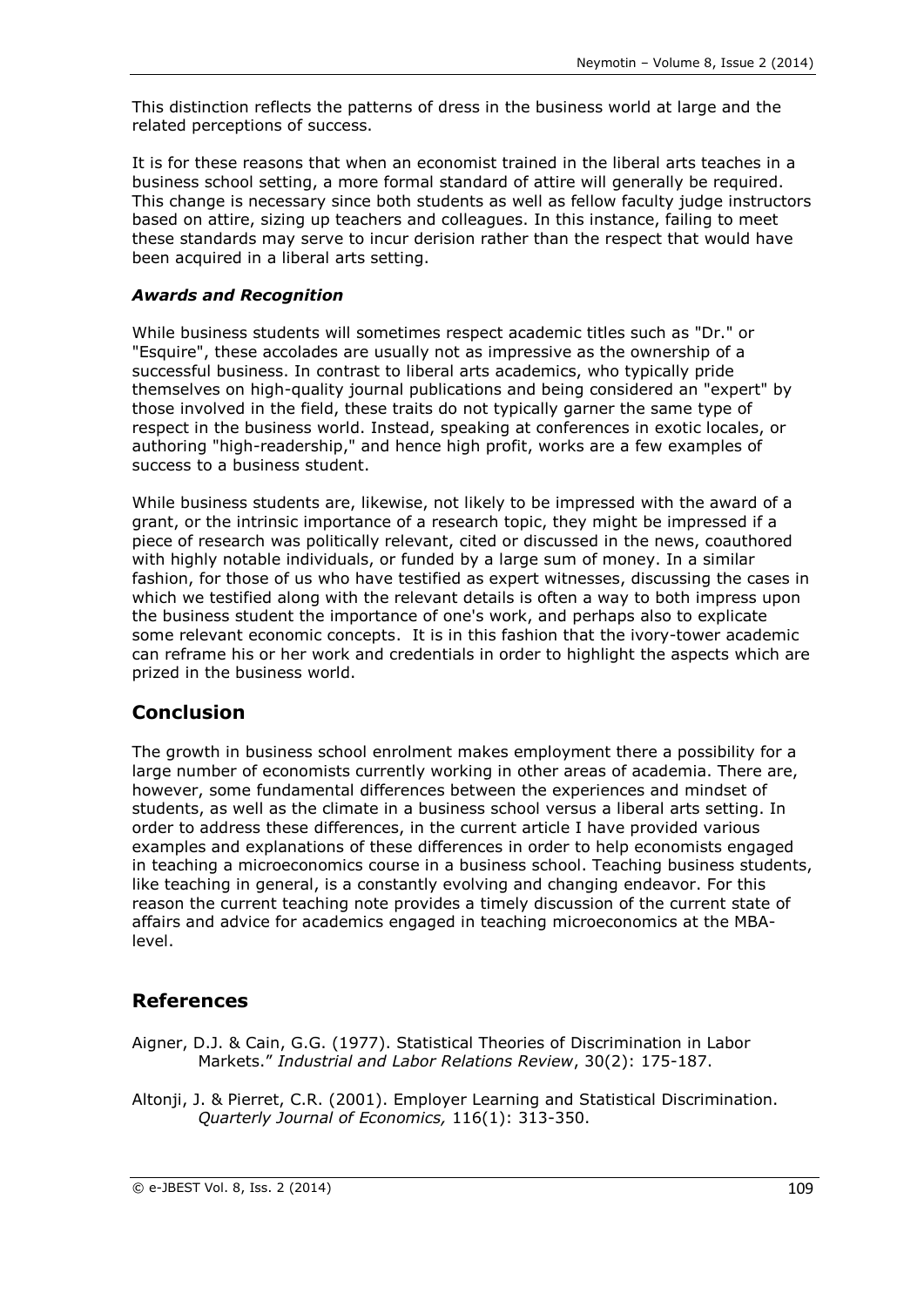- Beggs, A. & Graddy, K. (2009). Anchoring Effects: Evidence from Art Auctions. *American Economic Review*, 99(3):1027-1039.
- Black, S.E., Devereux, P.J. & Salvanes, K.G. (2003). Why the Applie Doesn't Fall Far: Understanding Intergenerational Transmission of Human Capital. *IZA Discussion Paper* No. 926.
- Caviglia-Harris, J. L. 2003. Introducing undergraduates to economics in an interdisciplinary setting. *Journal of Economic Education,* 34(3): 195-203.
- Clark, A.E., & Oswald, A. (1996). Satisfaction and Comparison Income. *Journal of Public Economics*, 65:359-381.
- Clark, A.E., Kristensen, N., & Westergard-Nielsen, N. (2007). Job Satisfaction and Co-Worker Wages: Status or Signal?, *IZA Discussion Paper* No. 3073.
- Friesner, D. & Axelsen, D. (2006). Using Game Theory to Teach Principles of Microeconomics. *Journal for Economic Educators,* 6(1): 1‐14.
- Gregorowicz, P., & Hegji, C.E. (1998). Economics in the MBA Curriculum: Some Preliminary Survey Results. *Journal of Economic Education*, 29(1):81-87.
- Heath, T.B., Chatterjee, S., & Russo, K. (1995). Mental Accounting and Changes in Price: The Frame Dependence of Reference. *Journal of Consumer Research*, 22(1):90-97.
- Imbens, G., and Lemieux, T. (2007). Regression Discontinuity Designs: A Guide to Practice. *NBER Working Paper* 13039.
- Islam, S. & Varghese M. (2012). Teaching Introductory Economics to Students of Different Majors: Challenges and Opportunities. *Journal of Higher Education Theory and Practice*, 12(1): 56-65.
- Kolluri, B. & Singamsett, R. (2007). Teaching Managerial Economics in MBA Programs: A Survey of AACSB Colleges. *Journal of College Teaching and Learning*, 4(9): 47-54.
- Lafontaine, F. (2006). On Teaching Economics to MBA Students. *CSWEP Newsletter*, Winter:13-14.
- Maxfield, S. (2011). Teaching Economics to Business Students Through the Lens of Corporate Social Responsibility and Sustainability. *The Journal of Economic Education*, 42(1): 60-69.
- Mehr, S.A., Schachner, A., Katz, R.C. & Spelke, E.S. (2013). Two Randomized Trials Provide No Consistent Evidence for Nonmusical Cognitive Benefits of Brief Preschool Music Enrichment. *PLOS ONE*, 8(12):1-12.
- Miller, J. R. (2000). Economics in the integrated business curriculum. *Journal of Education for Busines*s, 76(2):113-118.
- Parry, G. & Reynoldson, C. (2005). *Creating an Authentic Learning Environment in Economics for MBA Students*. In "Authentic Learning Environments in Higher Education." eds. Herrington, T., and Herrington, J.Idea Group Inc., Hershey.
- Polutnik, L. (2010). The Case for Economic Reasoning in MBA Education Revisited. *American Journal of Economics and Sociology*, 69(1):78-84.

© e-JBEST Vol. 8, Iss. 2 (2014) 110